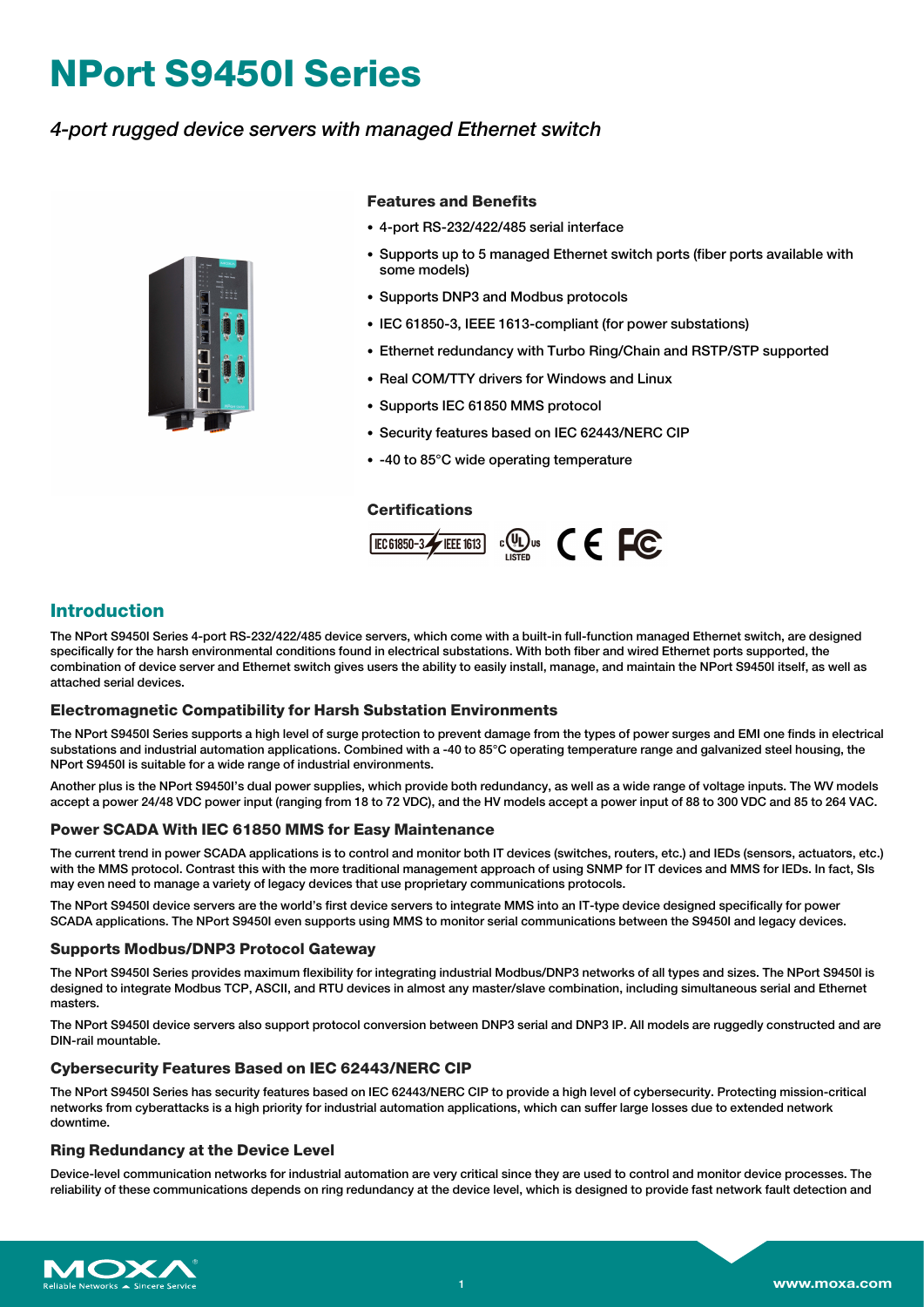reconfiguration to support the most demanding control applications. The NPort S9450I Series integrates a full-function NPort device server with an industrial switch to carry serial and Ethernet devices at the same time.

In addition, the NPort S9450I can also achieve ring redundancy with standard STP/RSTP and Moxa's proprietary Turbo Ring or Turbo Chain 2 redundancy protocols. This all-in-one design can be used to optimize and simplify your device network and enhance reliability.

## **Specifications**

#### Input/Output Interface

| <b>Alarm Contact Channels</b> | 2, Resistive load: $1 A @ 24 VDC$                                                       |
|-------------------------------|-----------------------------------------------------------------------------------------|
| <b>Digital Input Channels</b> | 2                                                                                       |
| Digital Inputs                | $+13$ to $+30$ V for state 1<br>$-30$ to $+1$ V for state 0<br>Max. input current: 8 mA |

#### Ethernet Interface

| 10/100BaseT(X) Ports (RJ45 connector) | NPort S94501: 5 RJ45 ports |
|---------------------------------------|----------------------------|
|                                       |                            |

100BaseFX Ports (multi-mode SC connector)

100BaseFX Ports (multi-mode ST connector)

100BaseFX Ports (single-mode SC connector)

100BaseFX Ports (single-mode ST connector)

Magnetic Isolation Protection

| NPort S94501: 5 RJ45 ports                               |
|----------------------------------------------------------|
| NPort S9450I-2M-SC: 3 RJ45 ports, 2 multi-mode SC ports  |
| NPort S9450I-2M-ST: 3 RJ45 ports, 2 multi-mode ST ports  |
| NPort S9450I-2S-SC: 3 RJ45 ports, 2 single-mode SC ports |
| NPort S9450I-2S-ST: 3 RJ45 ports, 2 single-mode ST ports |
| 1.5 kV (built-in)                                        |

| <b>Optical Fiber</b> |                         |                         |                 | 100BaseFX    |               |
|----------------------|-------------------------|-------------------------|-----------------|--------------|---------------|
|                      |                         |                         |                 | Multi-Mode   | Single-Mode   |
|                      | <b>Fiber Cable Type</b> |                         | OM <sub>1</sub> | 50/125 µm    | G.652         |
|                      |                         |                         |                 | 800 MHz x km |               |
|                      | <b>Typical Distance</b> |                         | 4 km            | 5 km         | 40 km         |
|                      | Wavelength              | Typical (nm)            | 1300            |              | 1310          |
|                      |                         | TX Range (nm)           | 1260 to 1360    |              | 1280 to 1340  |
|                      |                         | RX Range (nm)           | 1100 to 1600    |              | 1100 to 1600  |
|                      | <b>Optical Power</b>    | TX Range (dBm)          | $-10$ to $-20$  |              | $0$ to $-5$   |
|                      |                         | RX Range (dBm)          | $-3$ to $-32$   |              | $-3$ to $-34$ |
|                      |                         | Link Budget (dB)        | 12              |              | 29            |
|                      |                         | Dispersion Penalty (dB) |                 | 3            | 1             |

Note: When connecting a single-mode fiber transceiver, we recommend using an attenuator to prevent damage caused by excessive optical power. Note: Compute the "typical distance" of a specific fiber transceiver as follows: Link budget (dB) > dispersion penalty (dB) + total link loss (dB).

Standards **IEEE 802.1D-2004 for Spanning Tree Protocol** IEEE 802.1p for Class of Service IEEE 802.1Q for VLAN Tagging IEEE 802.1w for Rapid Spanning Tree Protocol IEEE 802.1X for authentication IEEE 802.3 for 10BaseT IEEE 802.3ad for Port Trunk with LACP IEEE 802.3u for 100BaseT(X) and 100BaseFX

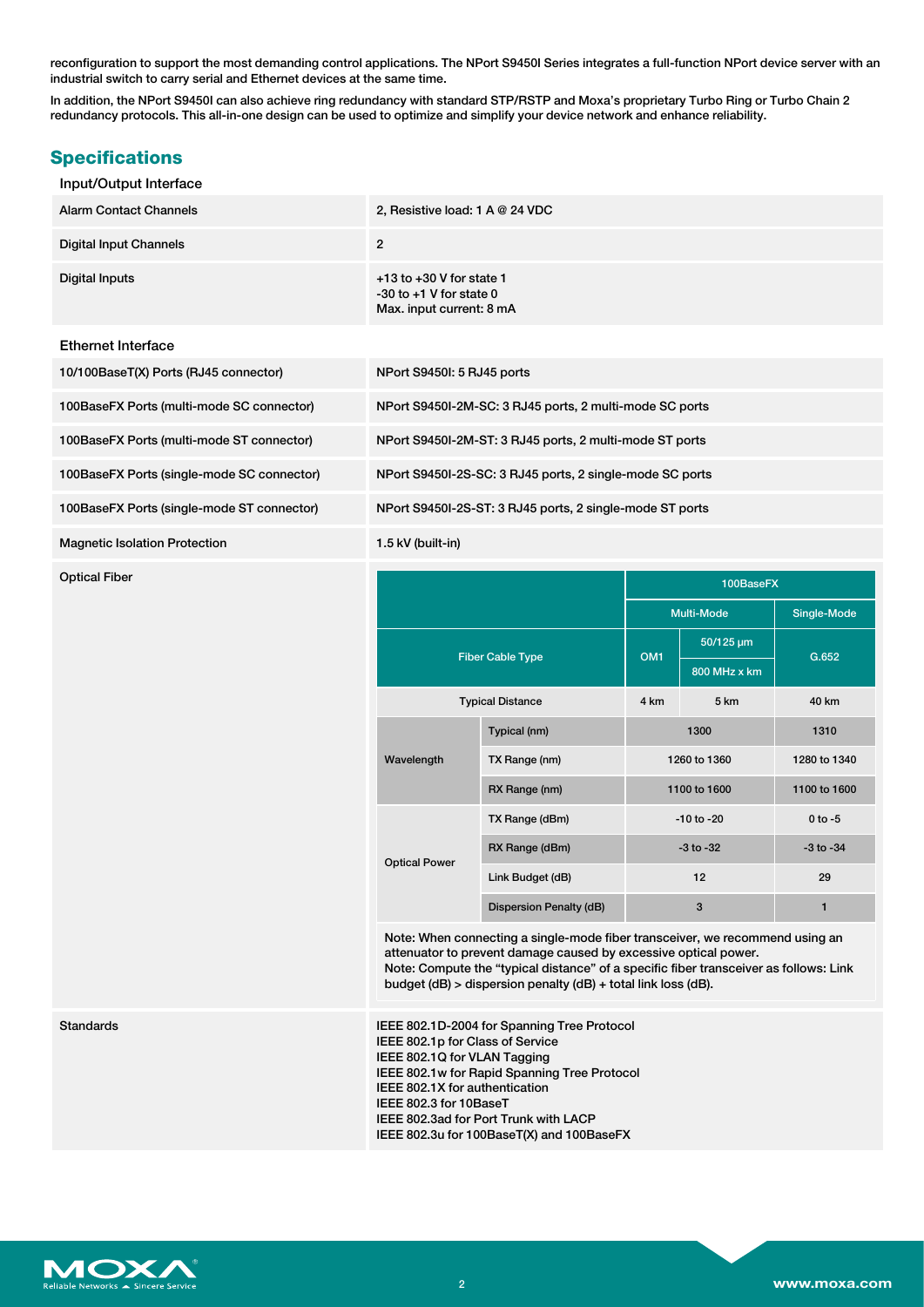### Switch Properties

| <b>IGMP Groups</b>                   | 256                                                                                                                                                                             |
|--------------------------------------|---------------------------------------------------------------------------------------------------------------------------------------------------------------------------------|
| Max. No. of VLANs                    | 64                                                                                                                                                                              |
| <b>Priority Queues</b>               | 4                                                                                                                                                                               |
| <b>VLAN ID Range</b>                 | VID 1 to 4094                                                                                                                                                                   |
| <b>Ethernet Software Features</b>    |                                                                                                                                                                                 |
| <b>Configuration Options</b>         | Command Line Interface (CLI) through Serial/Telnet/SSH, Web Console (HTTP/HTTPS),<br><b>Windows Utility</b>                                                                     |
| Management                           | DHCP Client, DHCP Option 82, HTTP, IEC 61850 MMS, IPv4, LLDP, Port Mirror, RARP,<br>RMON, SMTP, SNMPv1/v2c/v3, Syslog, Telnet, TFTP, Web Console                                |
| Filter                               | GMRP, GVRP, IGMP v1/v2                                                                                                                                                          |
| <b>Windows Real COM Drivers</b>      | Windows 95/98/ME/NT/2000, Windows XP/2003/Vista/2008/7/8/8.1/10 (x86/x64),<br>Windows 2008 R2/2012/2012 R2/2016/2019 (x64), Windows Embedded CE 5.0/6.0,<br>Windows XP Embedded |
| <b>Linux Real TTY Drivers</b>        | Kernel versions: 2.4.x, 2.6.x, 3.x, 4.x, and 5.x                                                                                                                                |
| <b>Fixed TTY Drivers</b>             | SCO UNIX, SCO OpenServer, UnixWare 7, QNX 4.25, QNX 6, Solaris 10, FreeBSD, AIX 5.<br>x, HP-UX 11i, Mac OS X                                                                    |
| <b>Android API</b>                   | Android 3.1.x and later                                                                                                                                                         |
| <b>Industrial Protocols</b>          | Modbus TCP Server (Slave), DNP3 TCP Outstation                                                                                                                                  |
| <b>Time Management</b>               | NTP Server/Client, SNTP                                                                                                                                                         |
| <b>MIB</b>                           | Bridge MIB, Device Settings MIB, Ethernet-like MIB, MIB-II, P-BRIDGE MIB, Q-BRIDGE<br>MIB, RFC1213, RFC1317, RMON MIB Groups 1, 2, 3, 9, RSTP MIB                               |
| <b>Redundancy Protocols</b>          | RSTP, Turbo Chain, Turbo Ring v1, Turbo Ring v2                                                                                                                                 |
| Security                             | HTTPS/SSL, Local Account Accessibility, TACACS+, RADIUS, SSH                                                                                                                    |
| Serial Interface                     |                                                                                                                                                                                 |
| Connector                            | DB9 male                                                                                                                                                                        |
| No. of Ports                         | 4                                                                                                                                                                               |
| <b>Serial Standards</b>              | RS-232, RS-422, RS-485                                                                                                                                                          |
| <b>Operation Modes</b>               | Real COM mode, RFC2217 mode, TCP Client mode, TCP Server mode, UDP mode,<br>Modbus mode, DNP3 mode, DNP3 Raw Socket mode, Disabled                                              |
| <b>Baudrate</b>                      | 50 bps to 921.6 kbps (supports non-standard baudrates)                                                                                                                          |
| Data Bits                            | 5, 6, 7, 8                                                                                                                                                                      |
| <b>Stop Bits</b>                     | 1, 1.5, 2                                                                                                                                                                       |
| Parity                               | None, Even, Odd, Space, Mark                                                                                                                                                    |
| <b>Flow Control</b>                  | None, RTS/CTS, XON/XOFF                                                                                                                                                         |
| Isolation                            | 2 kV                                                                                                                                                                            |
| Surge                                | 4 kV                                                                                                                                                                            |
| <b>RS-485 Data Direction Control</b> | ADDC <sup>®</sup> (automatic data direction control)                                                                                                                            |
| Pull High/Low Resistor for RS-485    | 1 kilo-ohm, 150 kilo-ohms                                                                                                                                                       |

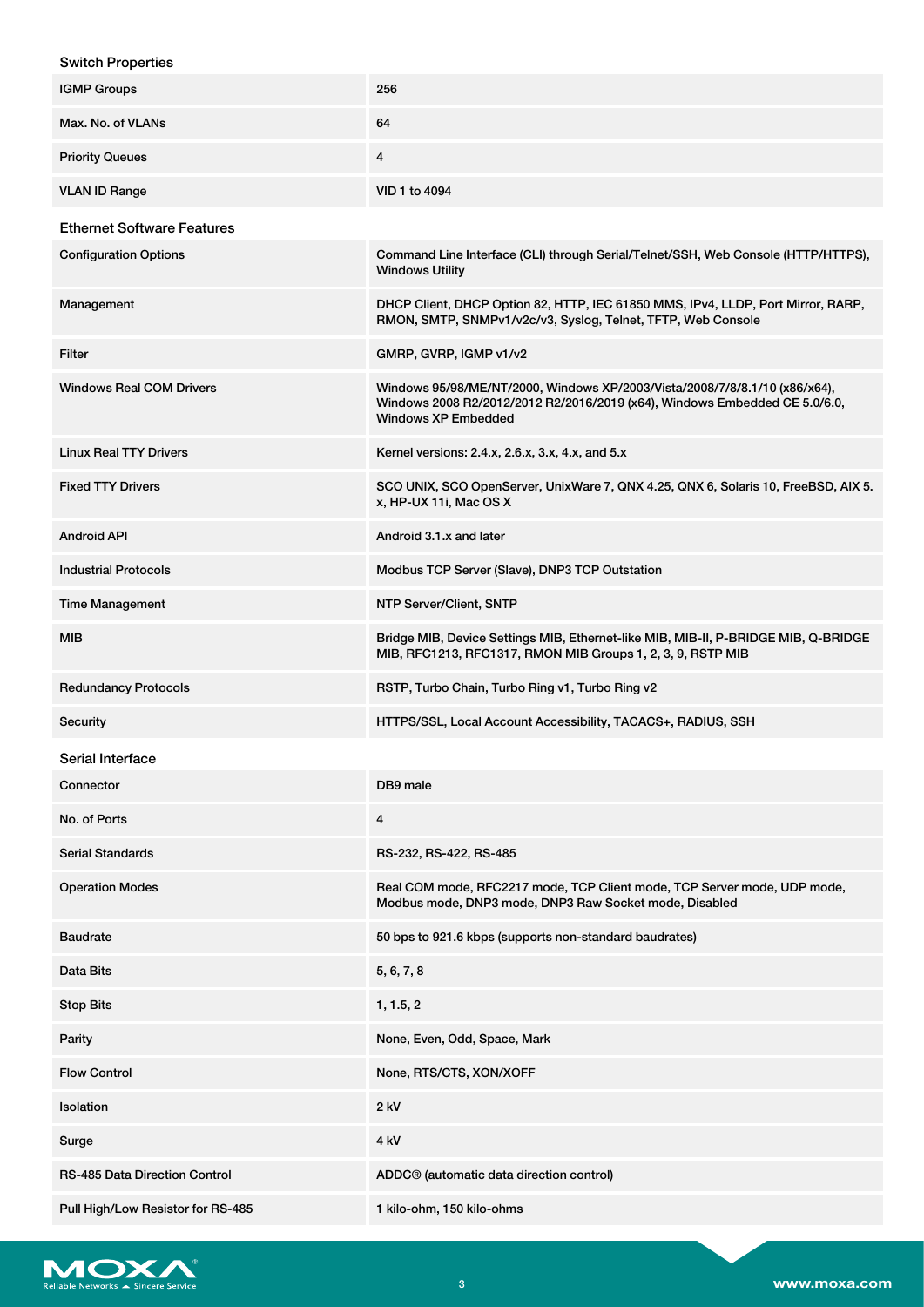| Terminator for RS-485                  | 120 ohms                                                                                                                         |
|----------------------------------------|----------------------------------------------------------------------------------------------------------------------------------|
| <b>Console Port</b>                    | RS-232 (TxD, RxD, GND), 10-pin RJ45 (19200, n, 8, 1)                                                                             |
| <b>Serial Signals</b>                  |                                                                                                                                  |
| <b>RS-232</b>                          | TxD, RxD, RTS, CTS, DTR, DSR, DCD, GND                                                                                           |
| <b>RS-422</b>                          | Tx+, Tx-, Rx+, Rx-, GND                                                                                                          |
| <b>RS-485-4w</b>                       | Tx+, Tx-, Rx+, Rx-, GND                                                                                                          |
| <b>RS-485-2w</b>                       | Data+, Data-, GND                                                                                                                |
| <b>DIP Switch Configuration</b>        |                                                                                                                                  |
| <b>Ethernet Interface</b>              | Turbo Ring, Master, Coupler, Reserved                                                                                            |
| <b>Modbus TCP</b>                      |                                                                                                                                  |
| Max. No. of Client Connections         | 32                                                                                                                               |
| Max. No. of Server Connections         | 16                                                                                                                               |
| DNP3 (Transparent)                     |                                                                                                                                  |
| Max. No. of Master Connections         | 16                                                                                                                               |
| Max. No. of Outstation Connections     | 32                                                                                                                               |
| <b>Power Parameters</b>                |                                                                                                                                  |
| No. of Power Inputs                    | $\overline{2}$                                                                                                                   |
| <b>Power Connector</b>                 | 1 removable 5-contact terminal block(s)                                                                                          |
| <b>Reverse Polarity Protection</b>     | Supported                                                                                                                        |
| <b>Input Current</b>                   | NPort S9450I-WV-T Series: 520 mA @ 24 VDC<br>NPort S9450I-HV-T Series: 80 mA @ 110 VDC                                           |
| <b>Input Voltage</b>                   | NPort S9450I-WV-T Series: 24/48 VDC (18 to 72 VDC)<br>NPort S9450I-HV-T Series: 110/220 VAC/VDC (110 to 220 VAC, 110 to 220 VDC) |
| <b>Physical Characteristics</b>        |                                                                                                                                  |
| Housing                                | Metal                                                                                                                            |
| <b>Dimensions</b>                      | 80 x 160 x 109 mm (3.15 x 6.30 x 4.29 in)                                                                                        |
| Weight                                 | Product only: 2.54 kg (5.60 lb)                                                                                                  |
| Installation                           | DIN-rail mounting, Wall mounting (with optional kit)                                                                             |
| <b>Environmental Limits</b>            |                                                                                                                                  |
| <b>Operating Temperature</b>           | -40 to 85°C (-40 to 185°F)                                                                                                       |
| Storage Temperature (package included) | -40 to 85°C (-40 to 185°F)                                                                                                       |
| <b>Ambient Relative Humidity</b>       | 5 to 95% (non-condensing)                                                                                                        |
| <b>Standards and Certifications</b>    |                                                                                                                                  |
| <b>EMC</b>                             | EN 61000-6-2/-6-4                                                                                                                |
| <b>EMI</b>                             | CISPR 32, FCC Part 15B Class A                                                                                                   |
| <b>EMS</b>                             | IEC 61000-4-2 ESD: Contact: 8 kV; Air: 15 kV<br>IEC 61000-4-3 RS: 80 MHz to 1 GHz: 10 V/m                                        |

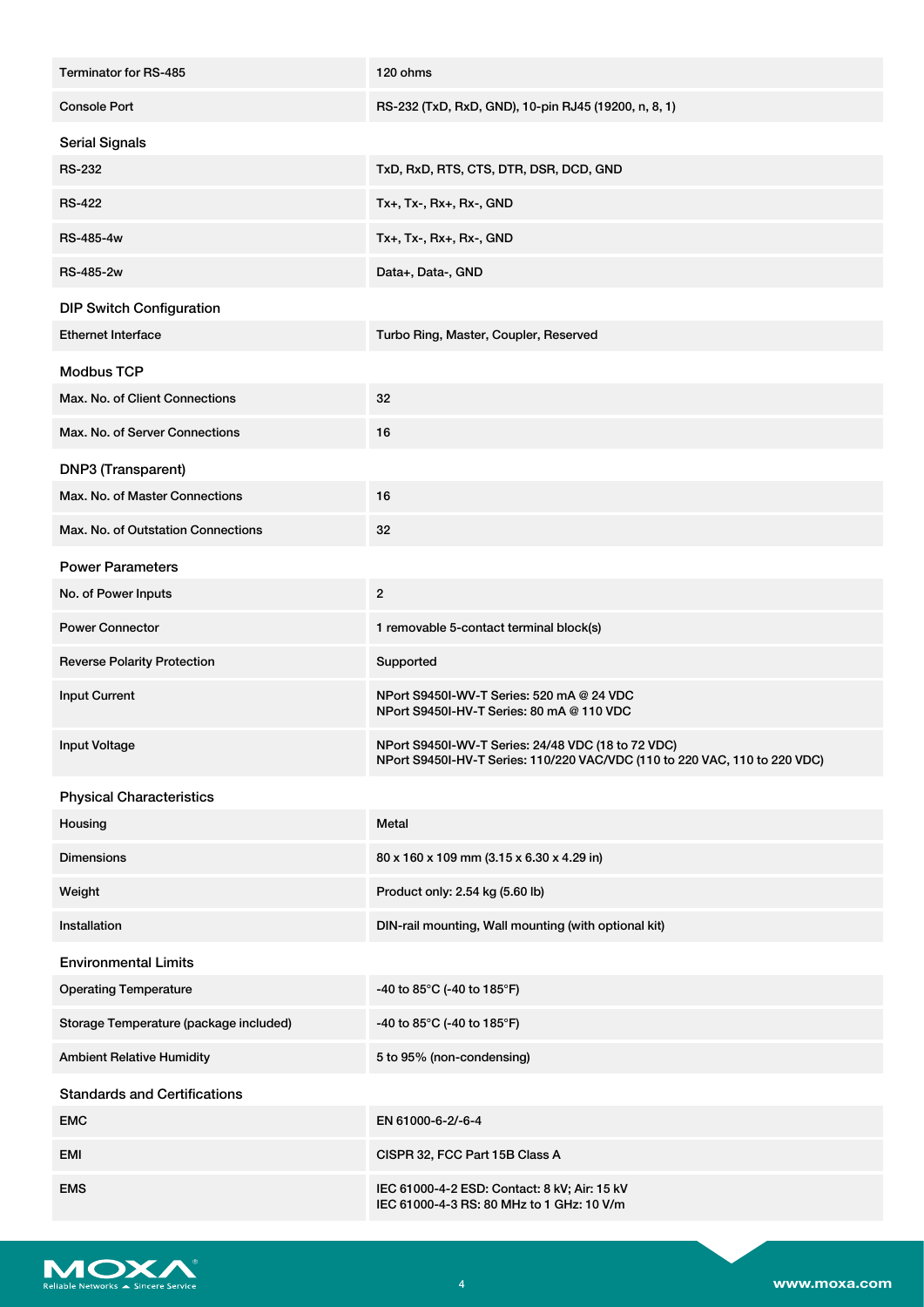|                              | IEC 61000-4-4 EFT: Power: 4 kV; Signal: 4 kV<br>IEC 61000-4-5 Surge: Power: 6 kV; Signal: 4 kV<br>IEC 61000-4-6 CS: 150 kHz to 80 MHz: 10 V/m; Signal: 10 V/m<br>IEC 61000-4-8 PFMF<br>IEC 61000-4-11 |
|------------------------------|-------------------------------------------------------------------------------------------------------------------------------------------------------------------------------------------------------|
| <b>Environmental Testing</b> | IEC 60068-2-2<br>IEC 60068-2-14                                                                                                                                                                       |
| <b>Power Substation</b>      | IEC 61850-3, IEEE 1613                                                                                                                                                                                |
| <b>Hazardous Locations</b>   | UL/cUL Class I Division 2 Groups A/B/C/D                                                                                                                                                              |
| Safety                       | EN 61010-2-201, UL 61010-2-201                                                                                                                                                                        |
| <b>Shock</b>                 | IEC 60068-2-27                                                                                                                                                                                        |
| Vibration                    | IEC 60068-2-6, IEC 60068-2-64                                                                                                                                                                         |
| <b>Declaration</b>           |                                                                                                                                                                                                       |
| <b>Green Product</b>         | RoHS, CRoHS, WEEE                                                                                                                                                                                     |
| <b>MTBF</b>                  |                                                                                                                                                                                                       |
| Time                         | 347,436 hrs                                                                                                                                                                                           |
| <b>Standards</b>             | Telcordia SR332                                                                                                                                                                                       |
| Warranty                     |                                                                                                                                                                                                       |
| <b>Warranty Period</b>       | 5 years                                                                                                                                                                                               |
| <b>Details</b>               | See www.moxa.com/warranty                                                                                                                                                                             |
| Package Contents             |                                                                                                                                                                                                       |
| <b>Device</b>                | 1 x NPort S9450I Series device server                                                                                                                                                                 |
| <b>Installation Kit</b>      | 1 x DIN-rail kit                                                                                                                                                                                      |
| Cable                        | 1 x DB9 female to RJ45 10-pin                                                                                                                                                                         |
| Documentation                | 1 x quick installation guide<br>1 x warranty card                                                                                                                                                     |

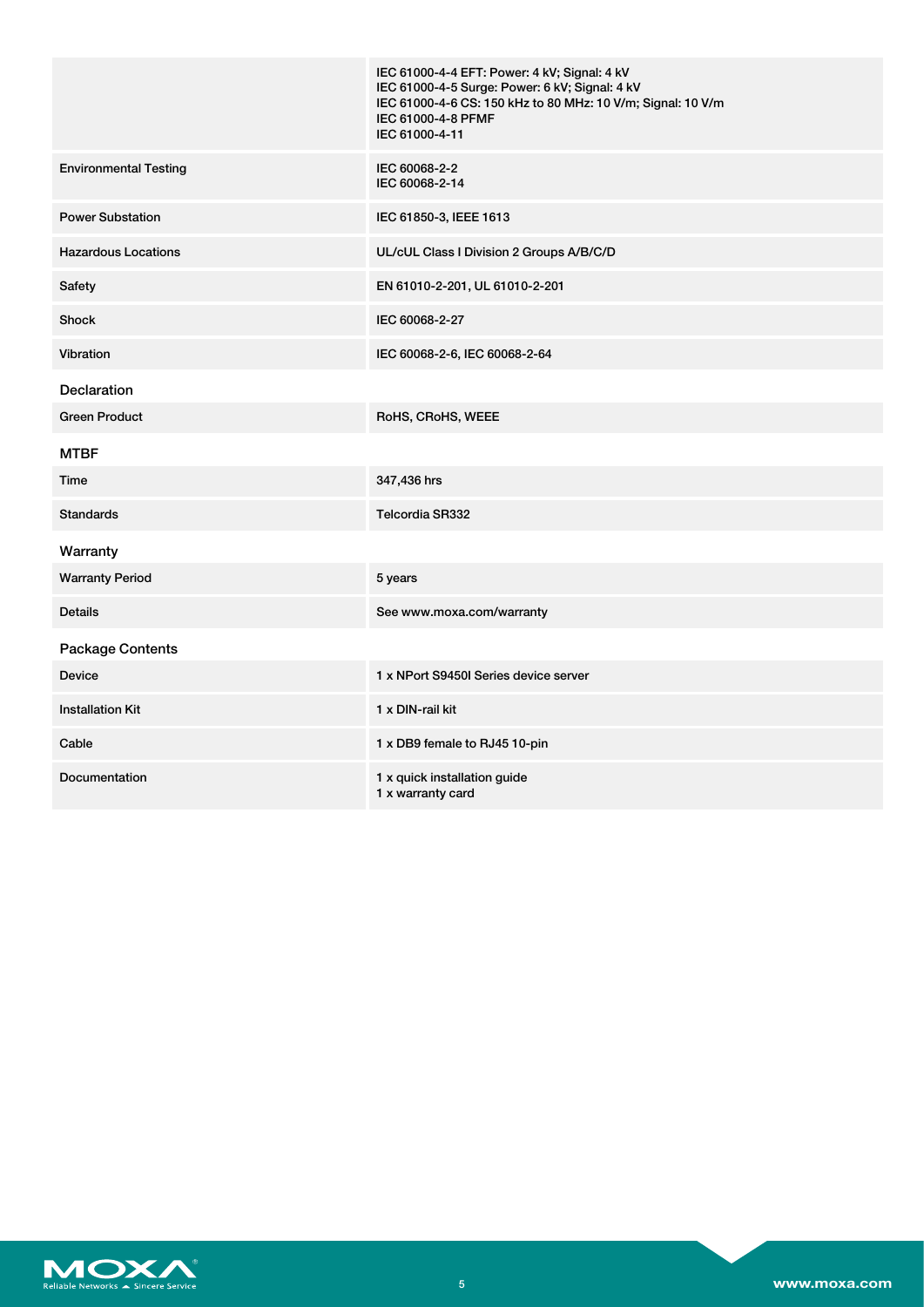# **Dimensions**

Unit: mm (inch)

ſ



Panel-Mounting Kit

6

 $\mathbf{I}$ 

ĕ

10

 $120(4.72)$ 

# **Ordering Information**

| <b>Model Name</b>                    | 10/100BaseT(X)<br>Ports, RJ45<br>Connector | 100BaseFX Ports,<br><b>Multi-Mode SC</b><br>Connector | 100BaseFX Ports,<br><b>Multi-Mode ST</b><br>Connector | 100BaseFX Ports,<br>Single-Mode SC<br>Connector | 100BaseFX Ports,<br>Single-Mode ST<br>Connector | <b>Input Voltage</b> |
|--------------------------------------|--------------------------------------------|-------------------------------------------------------|-------------------------------------------------------|-------------------------------------------------|-------------------------------------------------|----------------------|
| NPort S9450I-WV-T                    | 5                                          |                                                       |                                                       |                                                 |                                                 | 24/48 VDC            |
| NPort S9450I-HV-T                    | 5                                          |                                                       |                                                       |                                                 |                                                 | 110/220 VAC/VDC      |
| NPort S9450I-2S-ST-<br>WV-T          | 3                                          |                                                       |                                                       |                                                 | $\overline{2}$                                  | 24/48 VDC            |
| NPort S9450I-2S-SC-<br>WV-T          | 3                                          |                                                       |                                                       | $\overline{2}$                                  |                                                 | 24/48 VDC            |
| NPort S9450I-2S-ST-<br>$HV-T$        | 3                                          |                                                       |                                                       |                                                 | $\overline{2}$                                  | 110/220 VAC/VDC      |
| NPort S9450I-2S-SC-<br>$HV-T$        | 3                                          |                                                       |                                                       | $\overline{2}$                                  |                                                 | 110/220 VAC/VDC      |
| <b>NPort S9450I-2M-ST-</b><br>WV-T   | 3                                          |                                                       | $\overline{2}$                                        |                                                 |                                                 | 24/48 VDC            |
| NPort S9450I-2M-SC-<br>WV-T          | 3                                          | $\overline{2}$                                        | $\overline{\phantom{0}}$                              |                                                 |                                                 | 24/48 VDC            |
| <b>NPort S9450I-2M-ST-</b><br>$HV-T$ | 3                                          |                                                       | $\overline{2}$                                        |                                                 |                                                 | 110/220 VAC/VDC      |
| NPort S9450I-2M-SC-<br>$HV-T$        | 3                                          | $\overline{2}$                                        |                                                       |                                                 |                                                 | 110/220 VAC/VDC      |